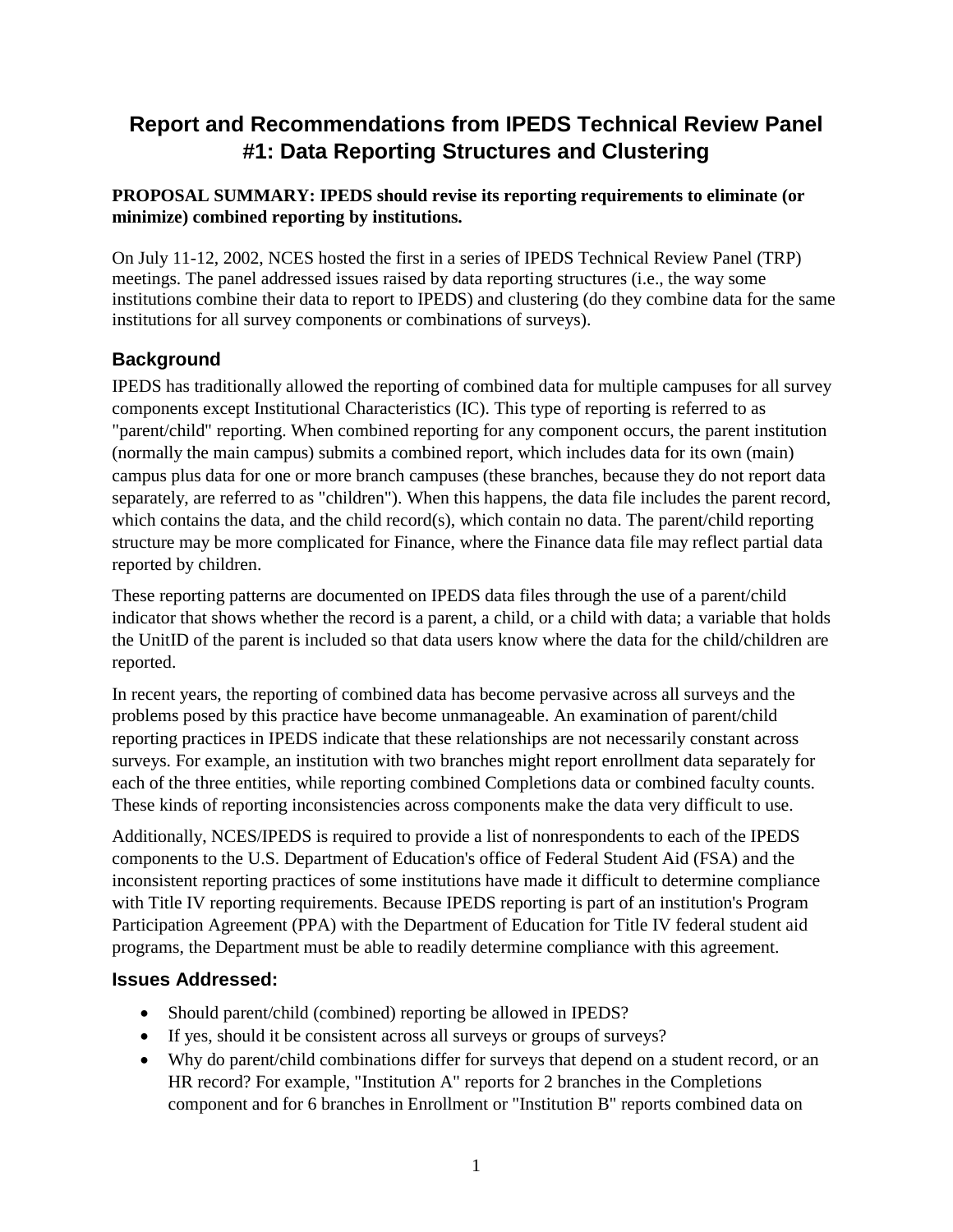Enrollment but separate reports for Graduation Rates and Completions (where all three components are driven off of the student record files)?

- Should IPEDS allow parent/child reporting across sectors? How will this impact data tables?
- How does combined reporting impact the Peer Analysis System and IPEDS College Opportunities On-Line?
- Can institutions change/modify the way they report?
- How much lead-time would institutions need to be able to conform to a new reporting structure, if implemented?

## **Proposal:**

The TRP recommended the following:

- That IPEDS require separate reporting for each entity that has a Program Participation Agreement (PPA) with Federal Student Aid.
- That institutions listed as separate entities in IPEDS would be required to report data separately for all survey components.

The only exception would be that IPEDS would allow institutions with multiple listings (campuses that share a PPA) to report combined Finance data; this would allow institutions to provide data directly from their audited financial statement for the institution as a whole.

• That IPEDS allow institutions (multiple campuses) that share a PPA to become one entity, if they are unable to report data separately for each component.

#### *What is a separate entity in IPEDS?*

Any institution that has a PPA with the Department of Education AND is primarily postsecondary AND is open to the public must be listed as a separate entity in IPEDS.

Any branch campus or location that shares a PPA with a main campus may be listed as a separate entity in IPEDS if it satisfies the following definition:

A branch campus is a campus or site of an educational institution that is not temporary, is located in a community beyond a reasonable commuting distance from its parent institution, and offers organized programs of study, not just courses.

For federal student aid purposes, the Office of Postsecondary Education includes further restrictions such as: the institution must have its own faculty; its own budgetary and hiring authority, and its own systems/administrative organization (i .e., its own financial aid office, registration system, student record system, and financial accounting system (if possible)).

In addition, any main campus or branch campus of a non-Title IV institution that is primarily postsecondary and open to the public may be listed as a separate entity in IPEDS. Non-Title IV institutions have no reporting requirements; however, they will be listed in College Opportunities On-Line (IPEDS COOL) if they respond to the surveys.

#### *What are the reporting implications of this proposal?*

Any institution listed in IPEDS will be required to report its own data separately (that is, not combined with any other campus) for all IPEDS survey components, with the one exception noted above. That is, a branch campus of an institution that shares a PPA